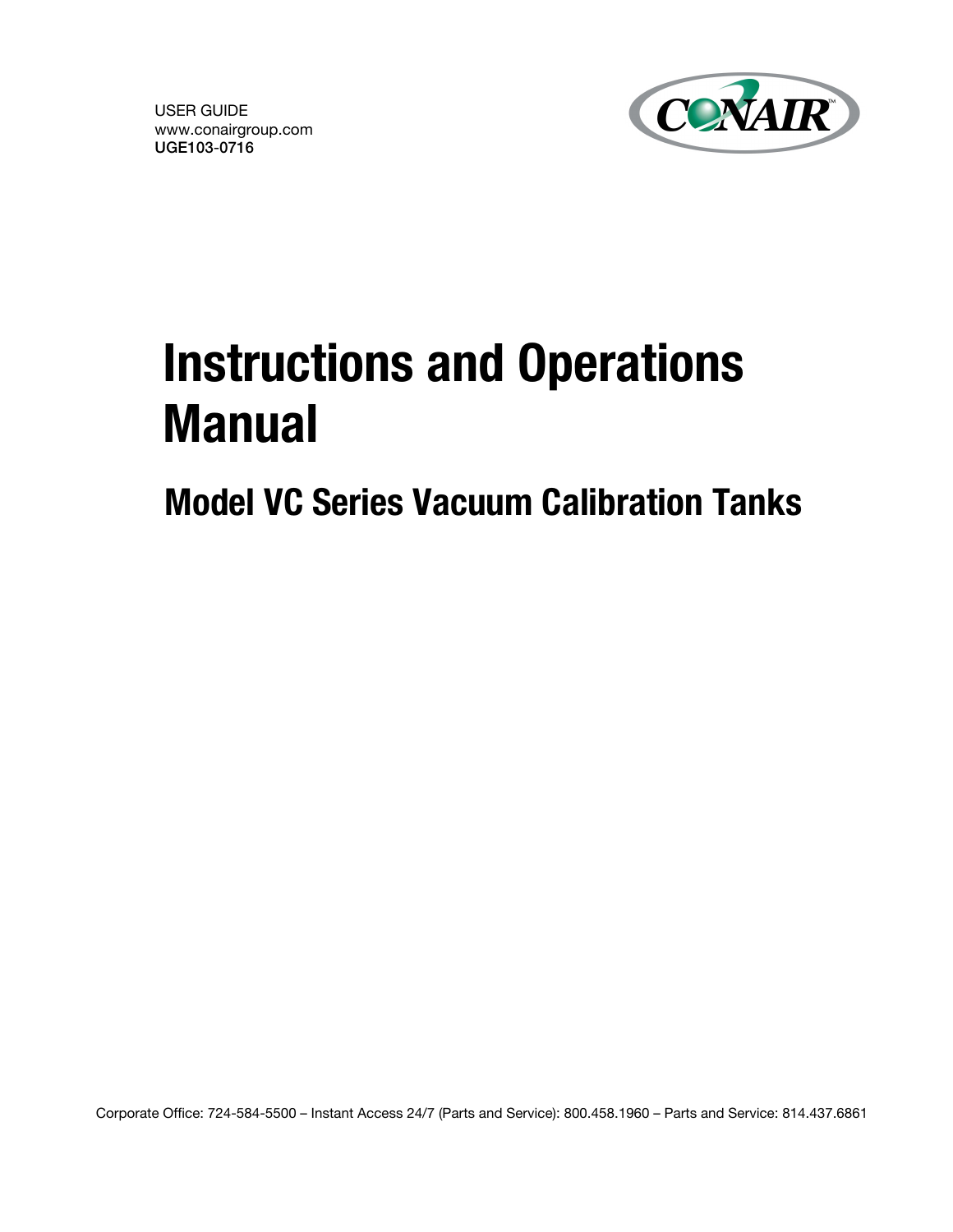## VC64P20PSF Vacuum Tank

Machine Model Number: VC44P20PSF

Machine Serial Number: 07 1620 270

Electrical Schematic Number: 154-138-3000

For technical service, spare parts or anything else you may need relative to this machine, please use the above numbers when you call our customer service department.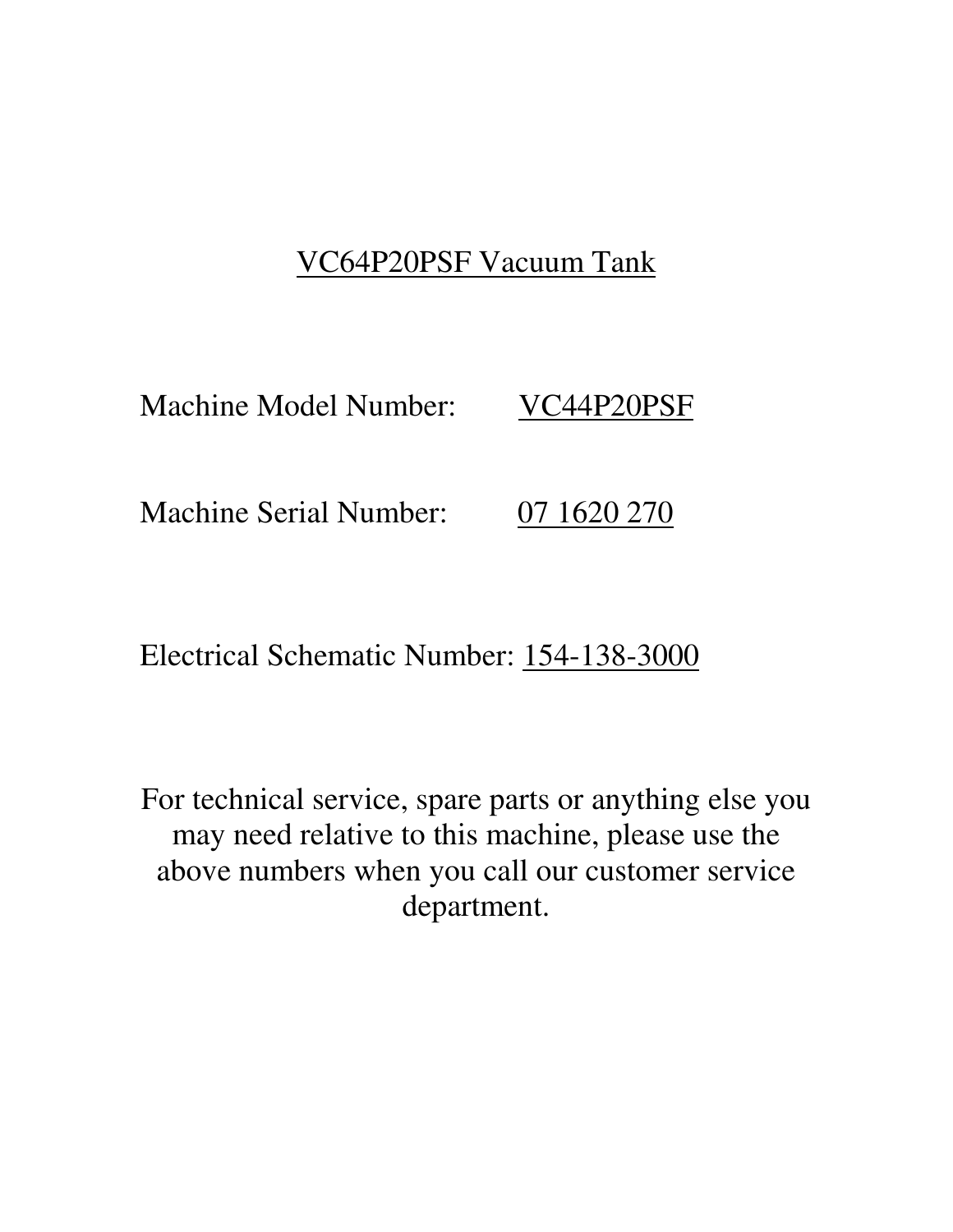## Caution

Please make sure to disconnect power to this or any other machine at the power source and make sure all machine motion has stopped before opening control box panels or removing any machine guarding.

Operator and maintenance personnel safety is the primary importance in the operation of any machinery. The following point should be observed in order to provide for the safe as well as long lasting operation of MPM equipment.

- Always be sure to replace guarding before restarting this equipment.
- **Train operators to understand the operation of all** moving components.
- Follow simple instructions regarding lubrication and preventative maintenance.
- Keep machine clean and clear of debris.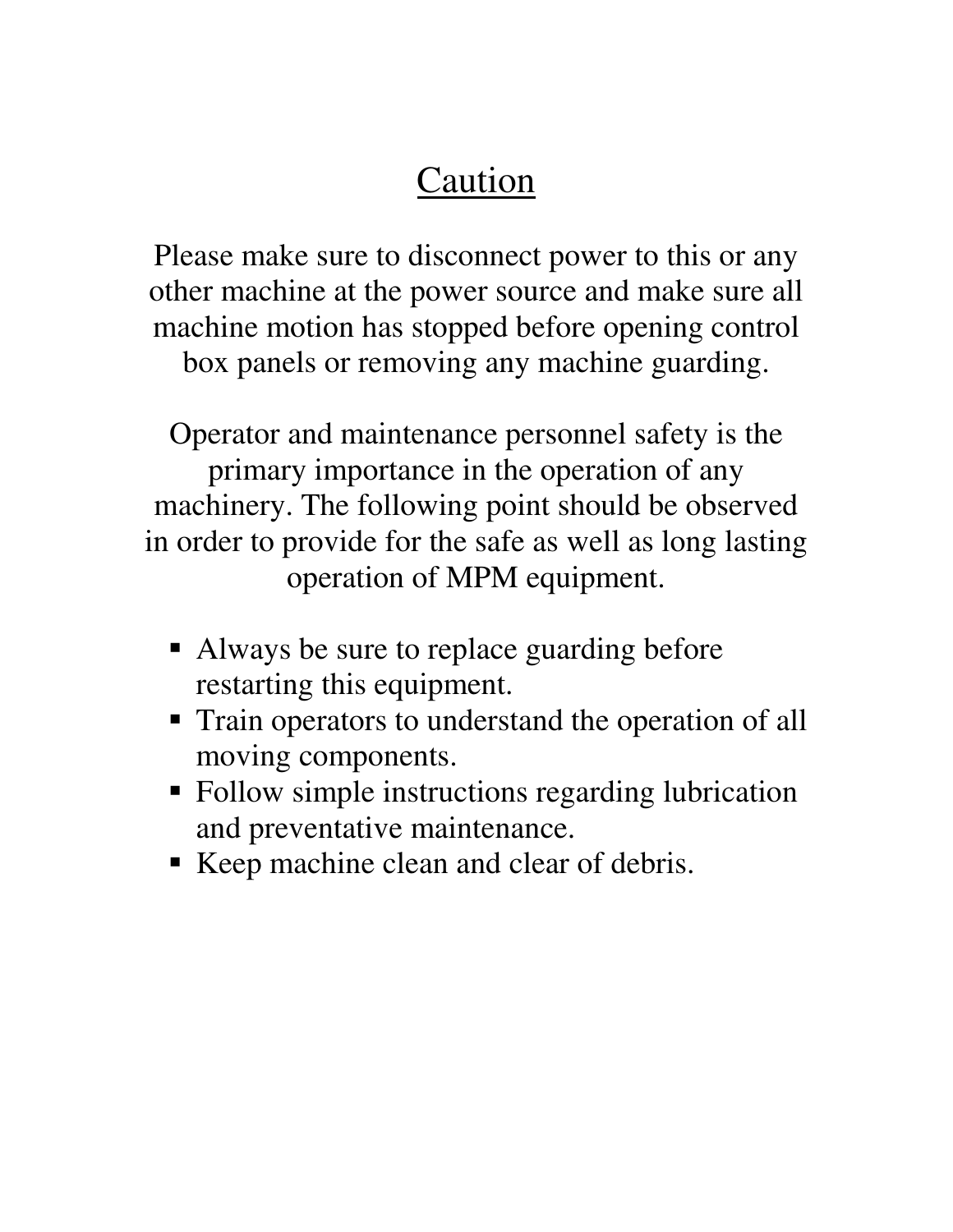## Table of Contents

#### Section 1- General Information

- 1:1 General Specifications
- 1:2 Vacuum Calibrator Function
- 1:3 Placement in Line
- 1:4 Unit Operation
- 1:5 Chilled Water Connections
- 1:6 Automatic Water Fill
- 1:7 Automatic Water Temperature Control

#### Section 2- Mechanical and Plumbing System

- 2:1 Machine Frame and Support System
- 2:2 Tank Adjustments
- 2:3 Vacuum Pumps
- 2:4 Re-circulation System

#### Section 3- Electrical System

- 3:1 Power Supply
- 3:2 Control Panel

#### Section 4- Servicing

- 4:1 Machine Lubrication
- 4:2 Component Inspection
- 4:3 Spare Parts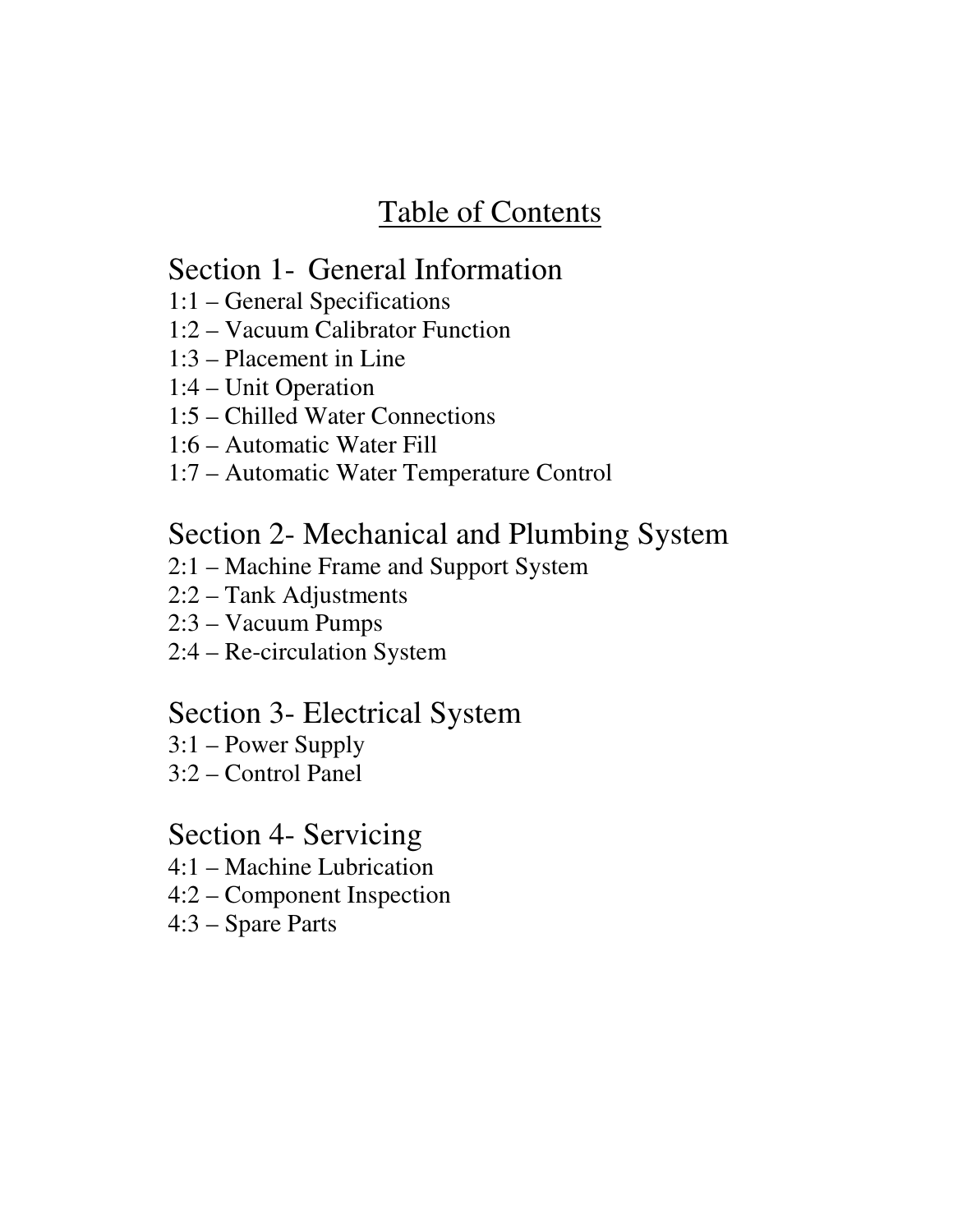## Section 1

*General Information*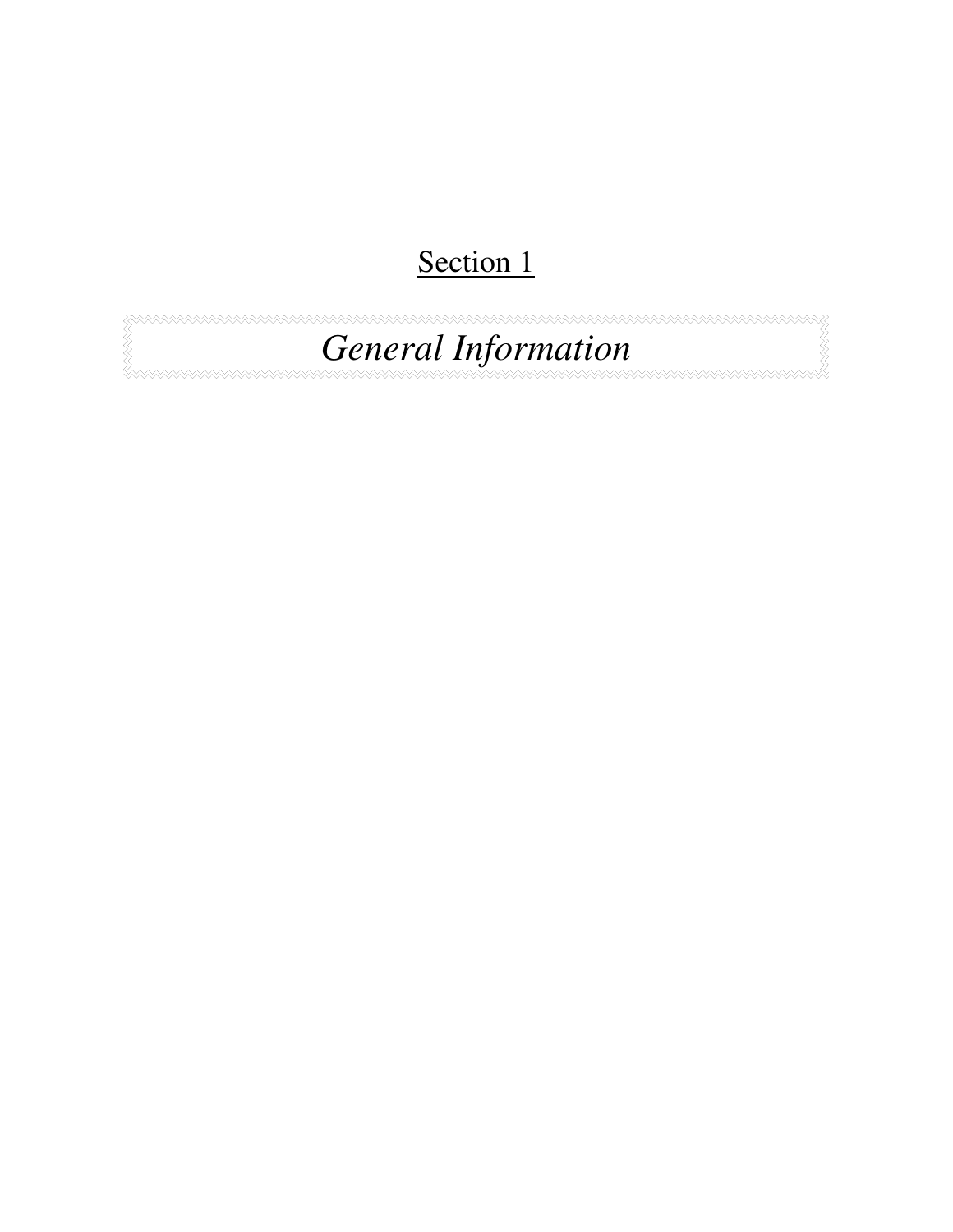## 1:1- General Specifications

|                                       | <b>VC44</b><br>P20PSF |  |
|---------------------------------------|-----------------------|--|
| Compart-<br>ments                     | 2                     |  |
| Compart-<br>ment                      | $1 - 10'$             |  |
| Lengths<br>(Feet)                     | $1 - 10'$             |  |
| Product<br>Capacity<br>(Inches)       | $4.5"$ Dia            |  |
| Product<br>Capacity<br>(mm)           | 114                   |  |
| Overall<br>Tank<br>Length<br>(Feet)   | 22'                   |  |
| Overall<br>Tank<br>Length<br>(Meters) | 6.7                   |  |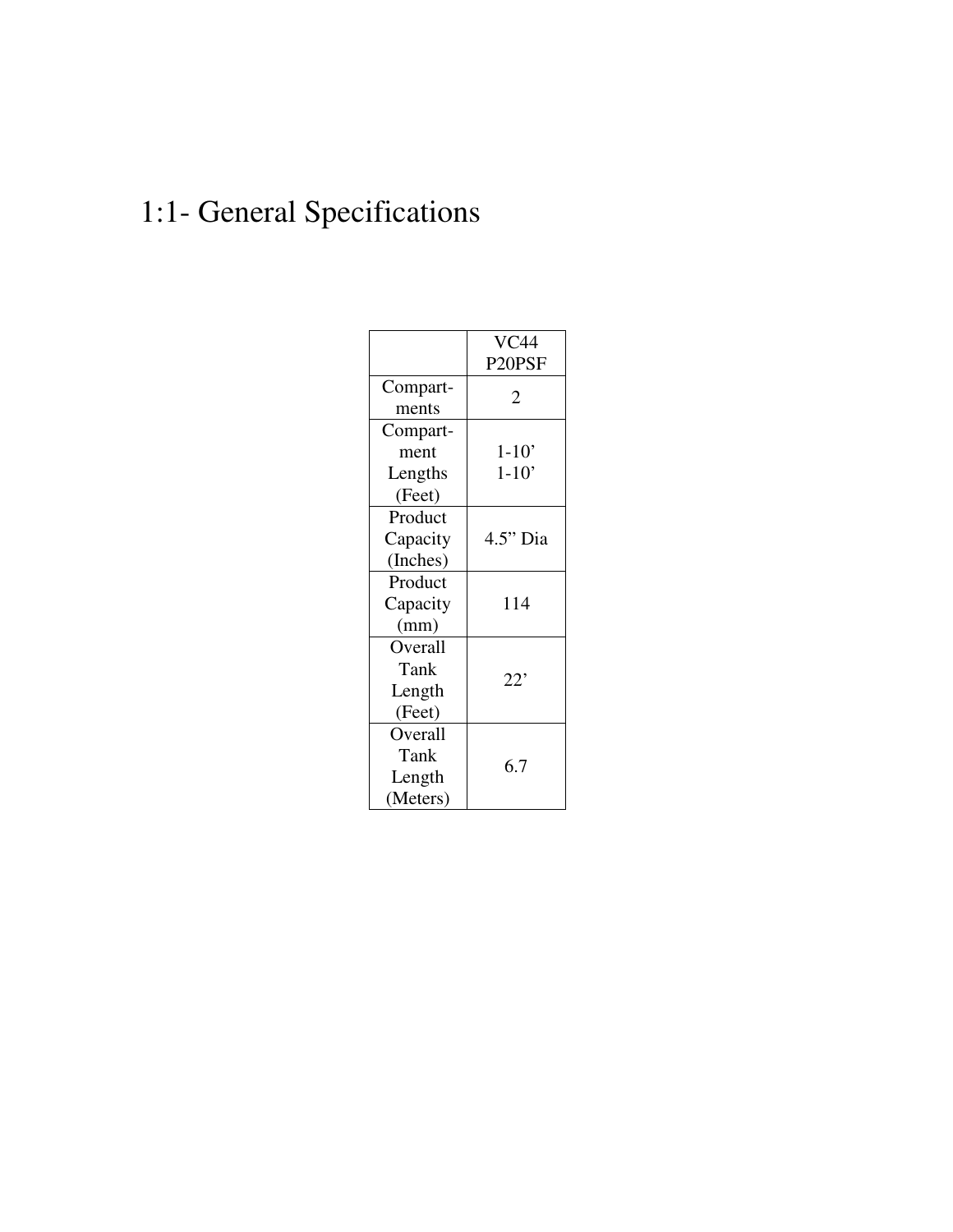#### 1:2- Vacuum Calibrator Function

 A vacuum calibration tank when equipped with an appropriate calibrator tool is used to size, cool and condition a moving hollow extrudate as it is continuously supplied through the extrusion line by the extruder. At high extrusion speeds or with heavy extruded product, additional cooling tanks may be required after the vacuum calibrator to produce adequate cooling levels. With some extrudates, additional controlled water heating may be required to obtain satisfactory product quality.

 In a vacuum calibrator, vacuum is applied to a closed and gasketed chamber (the tank body), creating a negative pressure, or vacuum environment. This negative pressure allows the positive pressure inside of the hollow extrudate to expand it. A mechanical tool, or calibrator head, provides a mechanical limit to this expansion. This calibrator head is shaped as the finished product is and when the extrusion leaves this calibrator head, it should be cooled enough to hold it's desired shape. After leaving the calibrator head, the extrusion remains under vacuum while it is further cooled to insure that no deformation takes place.

 One of three vacuum systems can be used in today's calibration applications. Each one has it's own applications and are discussed as follows;

- **Venturi** vacuum is used for smaller thin walled tubing or hollow profiles. It creates a low level vacuum, usually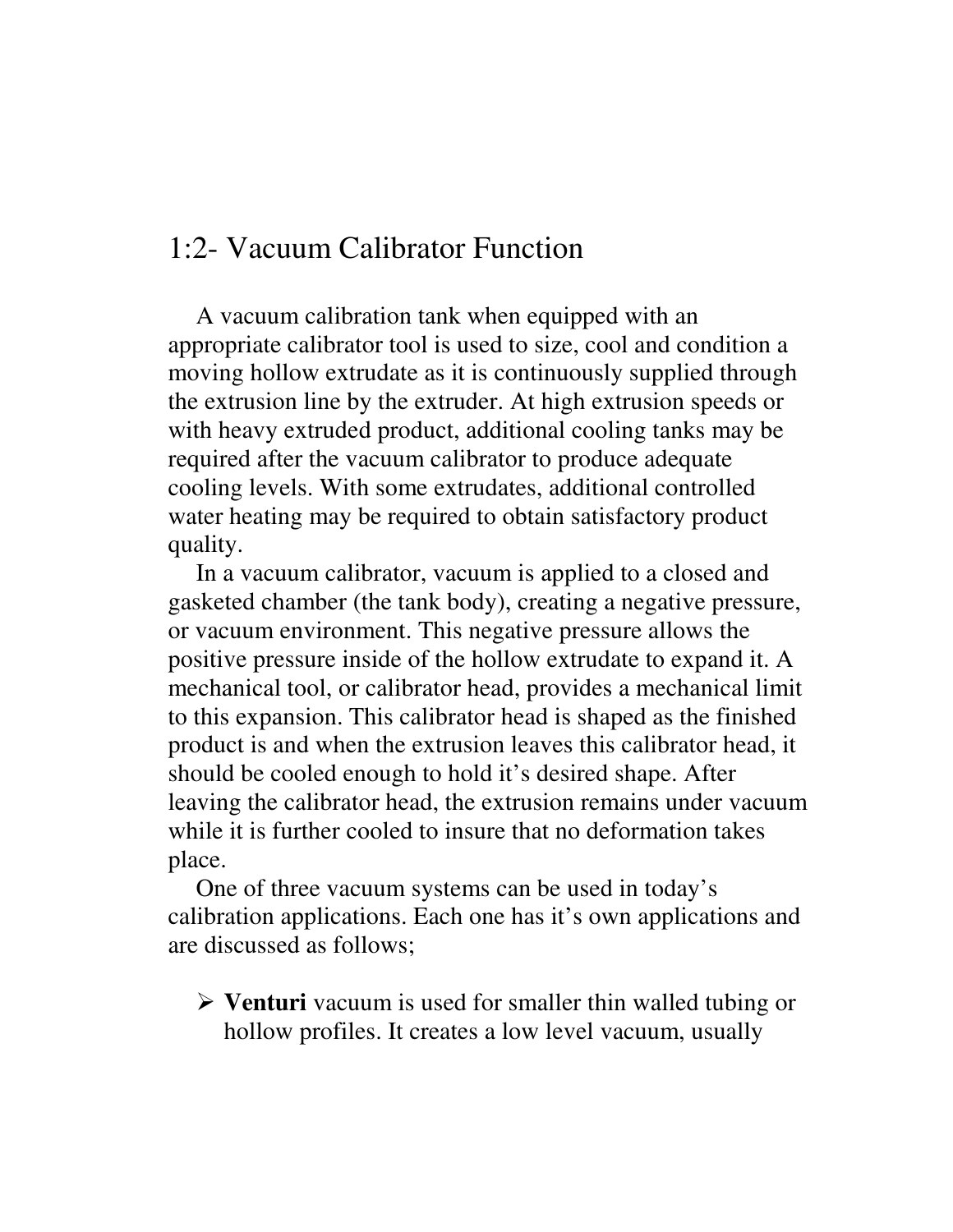measured in "H2O. The vacuum is generated using a water pump that draws water from a frame-mounted reservoir and delivers it at a high velocity, through a venturi eductor. This eductor is connected to the compartment standpipe and as this high velocity water passes through the eductor, air and excess compartment water are drawn through it, creating the desired vacuum level. The water and air are returned to the reservoir to close the circuit loop.

- **Direct (liquid ring)** vacuum is used on heavy walled tubing, pipe and profiles. This vacuum style creates a high vacuum with greater CFM levels. The vacuum is generated by actual vacuum pumps that draw excess air and water directly from the compartment standpipe. This water is thrown radially inside the vacuum pump housing, creating the necessary vacuum. The water and air are then discharged to drain.
- **Air/Water Separation** vacuum is used for closer tolerance sizing requirements. Vacuum is drawn from a closed and sealed reservoir with either a centrifugal blower or a direct vacuum pump. Lines from this reservoir are then connected to the upper chambers. When vacuum is applied to the reservoir, the air and water are drawn from the upper tank through the connected lines. This allows a separation of air and water that was being fed through the vacuum generators in both of the previous discussed systems. This separation creates a more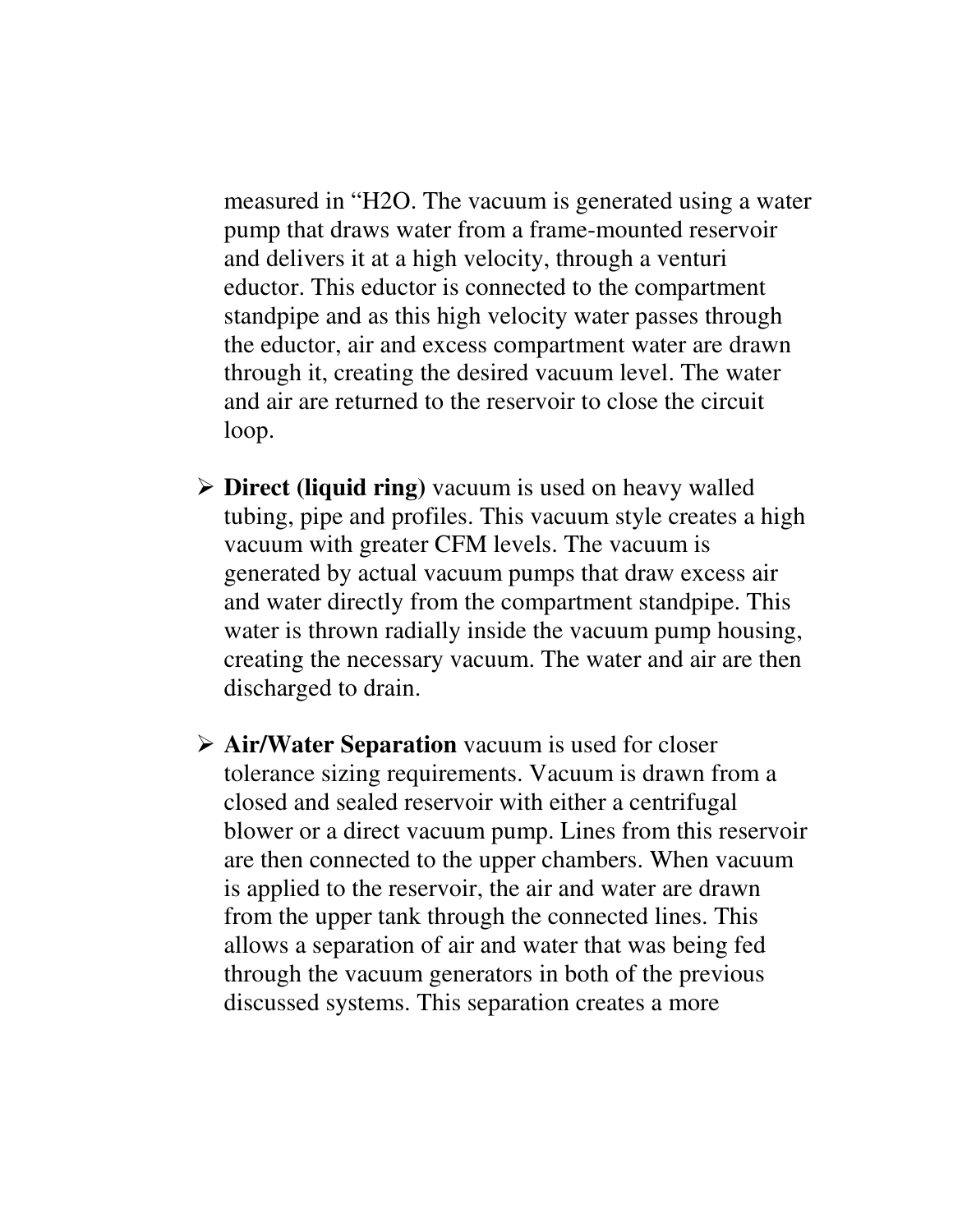stabilized vacuum system and also allows for a smaller vacuum pump and less required CFM because less work is now required.

The closed reservoir and other associated system costs will generally make this a more expensive arrangement, but will result in better finished product quality and reduced maintenance costs with fewer pump failures.

#### 1:3- Placement in Line

This unit is supplied for either a right to left or left to right extrusion direction. The tank is completely tested and lubricated prior to shipment. After inspection for any possible shipment damage, the unit is ready for placement in the line. The machine is mounted on v-groove casters for positioning onto floor rails in the extrusion line.

There are also floor screws that should be adjusted to lift the weight of the unit off of the casters, permanently positioning it in line when position is set.

After connecting the in coming power according to the machine nameplate and water supply to the labeled water inlet connection, the machine is ready for operation.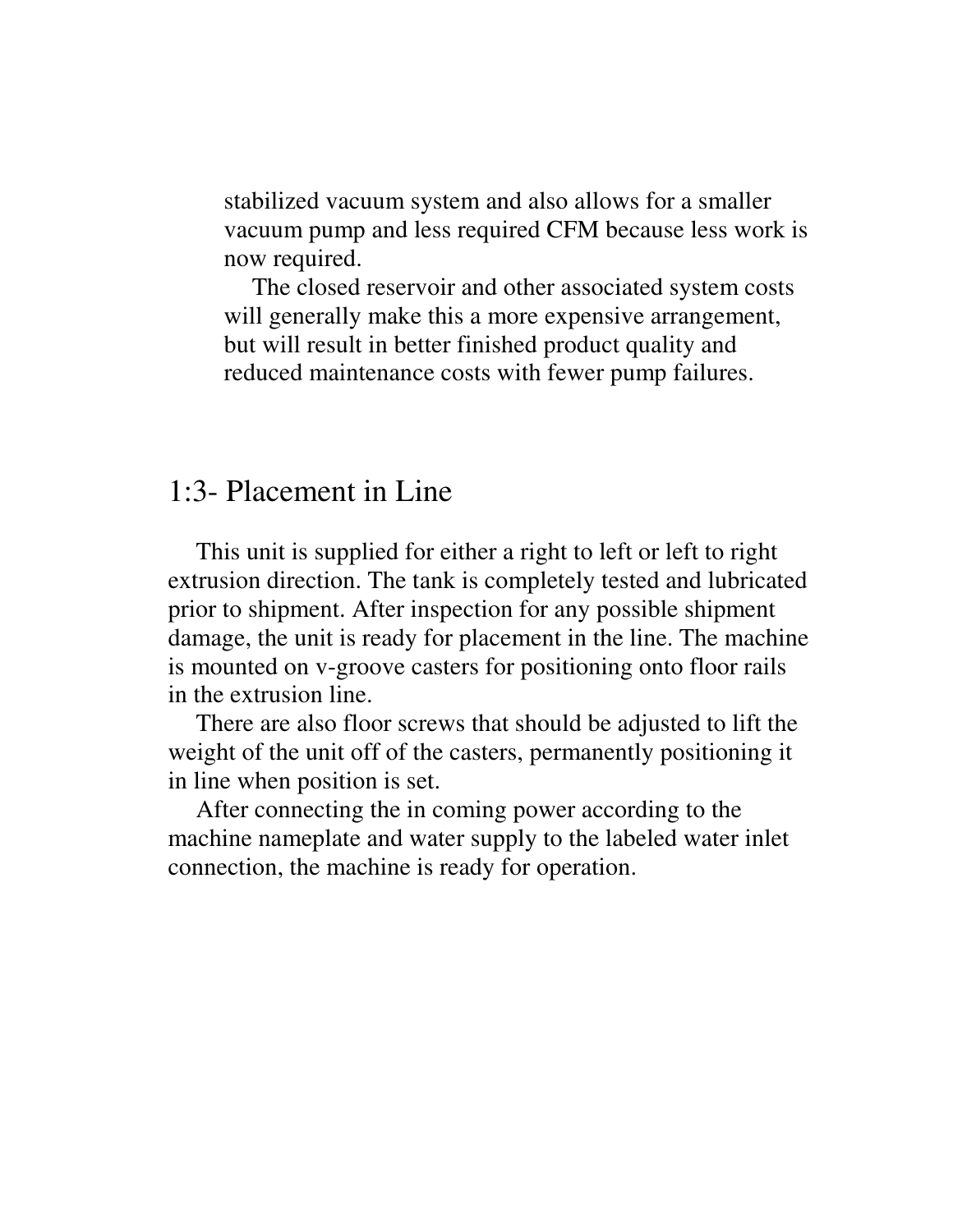#### Warning

This equipment is powered by three phase, alternating current, as specified on the machine nameplate.

Connect the machine power through a fused disconnect of proper rating. Make sure the power is grounded through the power cable to the plant electrical ground.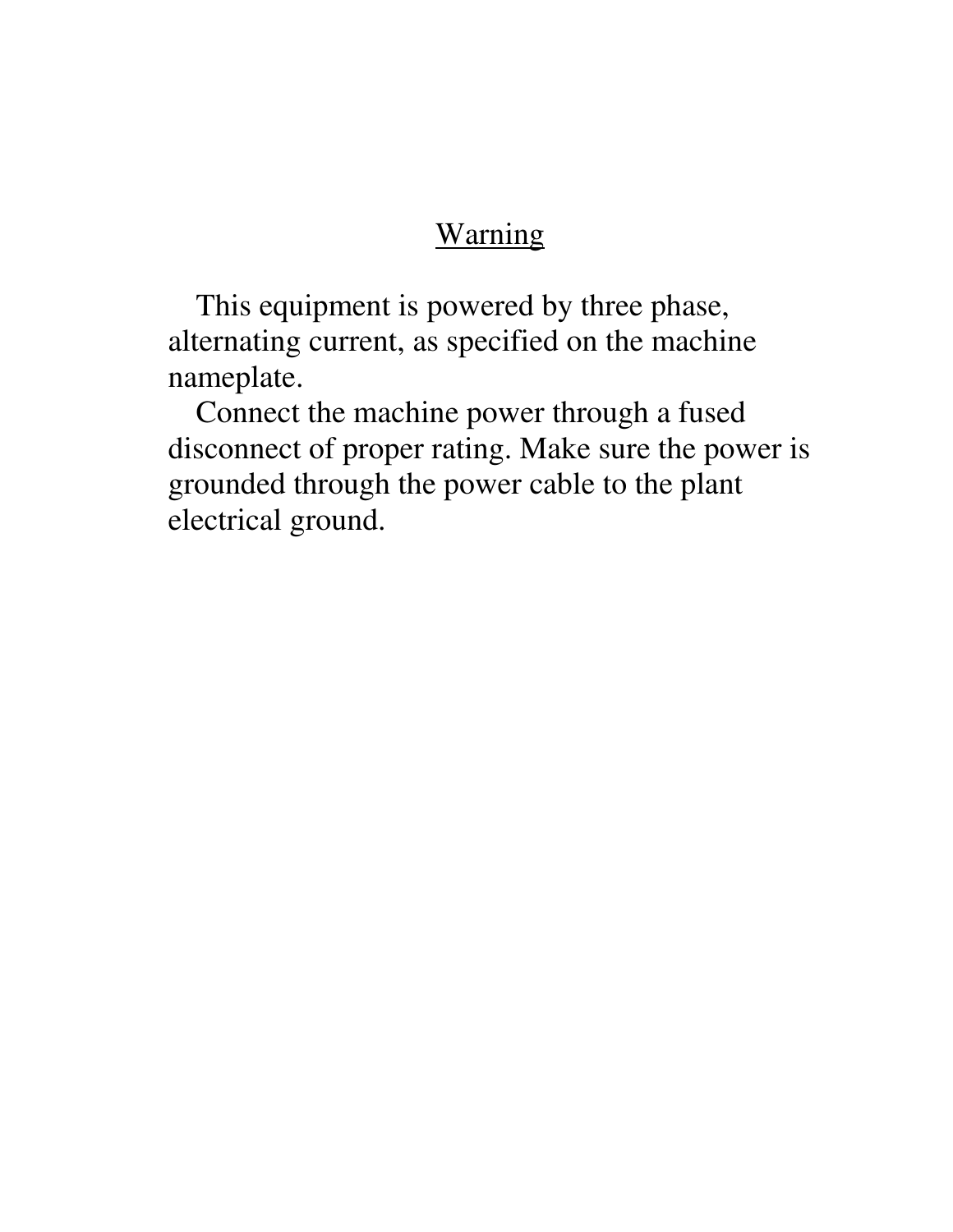#### 1:4- Unit Operation

While each sold system can be either a standard arrangement or customized to your particular application, the basic operation of a vacuum tank will remain similar. There may be a different number or size or style of vacuum and water pumps, so for simplicity, we can discuss the operation based on using one direct vacuum and one re-circulating water pump.

Initial plant water connection will be located on the rear side of the re-circulation reservoir. This connection should be made to match the size of the inlet fitting and should not be reduced.

This connection will allow the process reservoir to fill to a pre-determined level that has been set at the factory. An automatic float arrangement will shut off the incoming water when this level is reached.

When the valve shuts off, the upper tank can be filled. By turning on the pump through it's labeled motor starter, water will be drawn from the reservoir and delivered through the ball valves in the upper chamber. These valves should be opened approximately half way on initial start up and can be adjusted to any desired level when running product.

As the water level begins to drop in the reservoir, the float valve will again allow additional water in until the float valve closes. This will continue until the upper chamber reaches it's desired level and water begins to go over the compartment standpipe.

At this time, the system water requirements are met. The float valve will only open again if the system loses any water due to spillage or evaporation.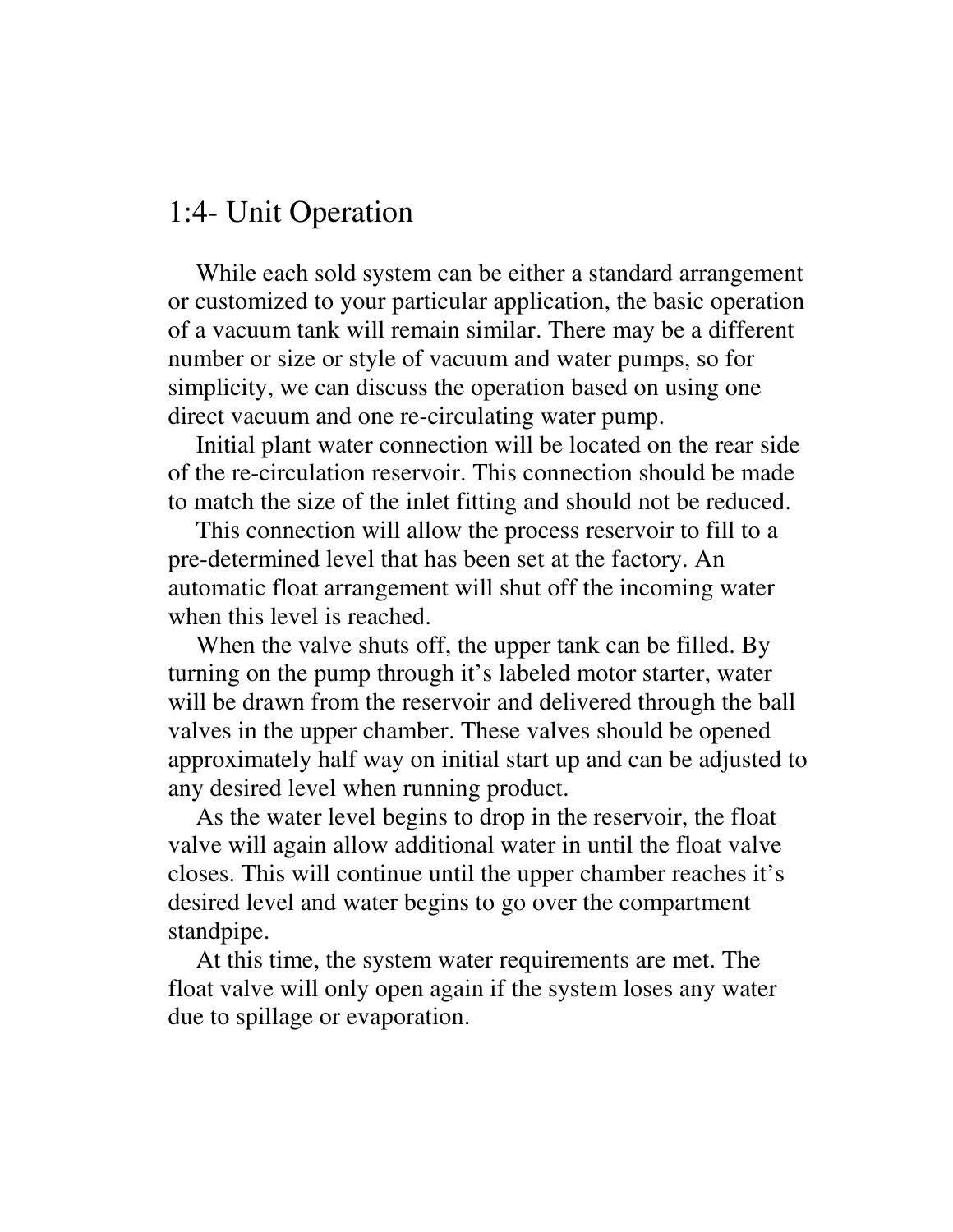After extruder requirements are met and product is delivered through the vacuum tank, vacuum can now be generated.

With the re-circulation pump running and the tank lids open, the vacuum pump can be turned on with its labeled motor starter. Water will begin to be drawn down through the standpipe and vacuum is being generated. At this time the tank lid can be closed and a vacuum seal will occur. The vacuum gage will begin to move as the air is evacuated from the closed chamber. A relief valve and a metering valve are fitted with the gage for vacuum level control. The metering valve should be adjusted so as to get the proper gage reading for the desired level of vacuum. The relief valve is only used on system shut down to allow quick release of the chamber vacuum that will allow the lid to be opened.

#### 1:5- Chilled Water Connections

When the unit is supplied with a closed loop water recirculation system, a heat exchanger is plumbed into the circuit to aid in the removal of generated heat from the process. This heat exchanger has been sized according to the designed system or to your particular heat load requirements.

In either case, this heat exchanger will need to be connected to a chilled water source in your plant which will either be a portable chiller or central plant system. It is necessary to have a properly sized chilling source that matches the unit requirements.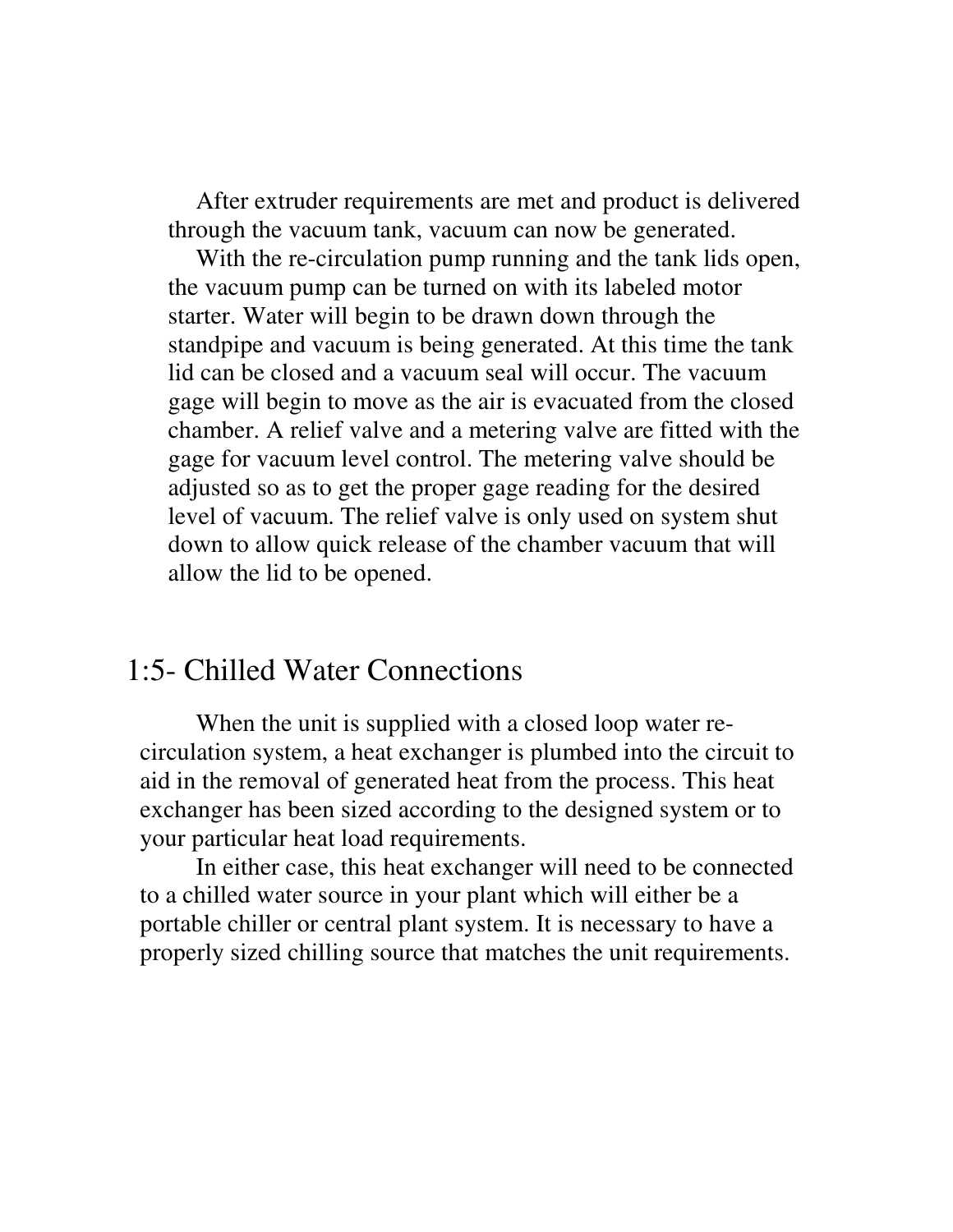#### 1:6- Automatic Water Fill

The unit may optionally be supplied with automatic water fill. This will operate as long as the electrical disconnect switch is on. A float switch will add water to the tank whenever the water level is below the switch. An adjustable delay timer adds hysteresis to the level switch to prevent excessive cycling of the fill valve.

#### 1:7- Automatic Water Temperature Control

The unit may optionally be supplied with an automatic water temperature control that will prevent the water temperature from going over the setpoint. The control will open the discharge valve causing water to be pumped out of the system. When the water level drops below the float switch the discharge is shut off and cold water is added back to the tank until the float switch closes. This action continues until the setpoint temperature is reached. The temperature controller uses a Type J thermocouple located inside a thermowell. This prevents the tank from having to be drained to replace the thermocouple and protects the thermocouple from physical damage inside the tank.

The top line of the display is the actual temperature and the bottom line is the temperature setpoint.

To change the temperature that the discharge valve opens at, press and hold the asterisk button on the left while pressing the up or down buttons on the right until the desired temperature is achieved. Display will automatically go back to default when the buttons are released.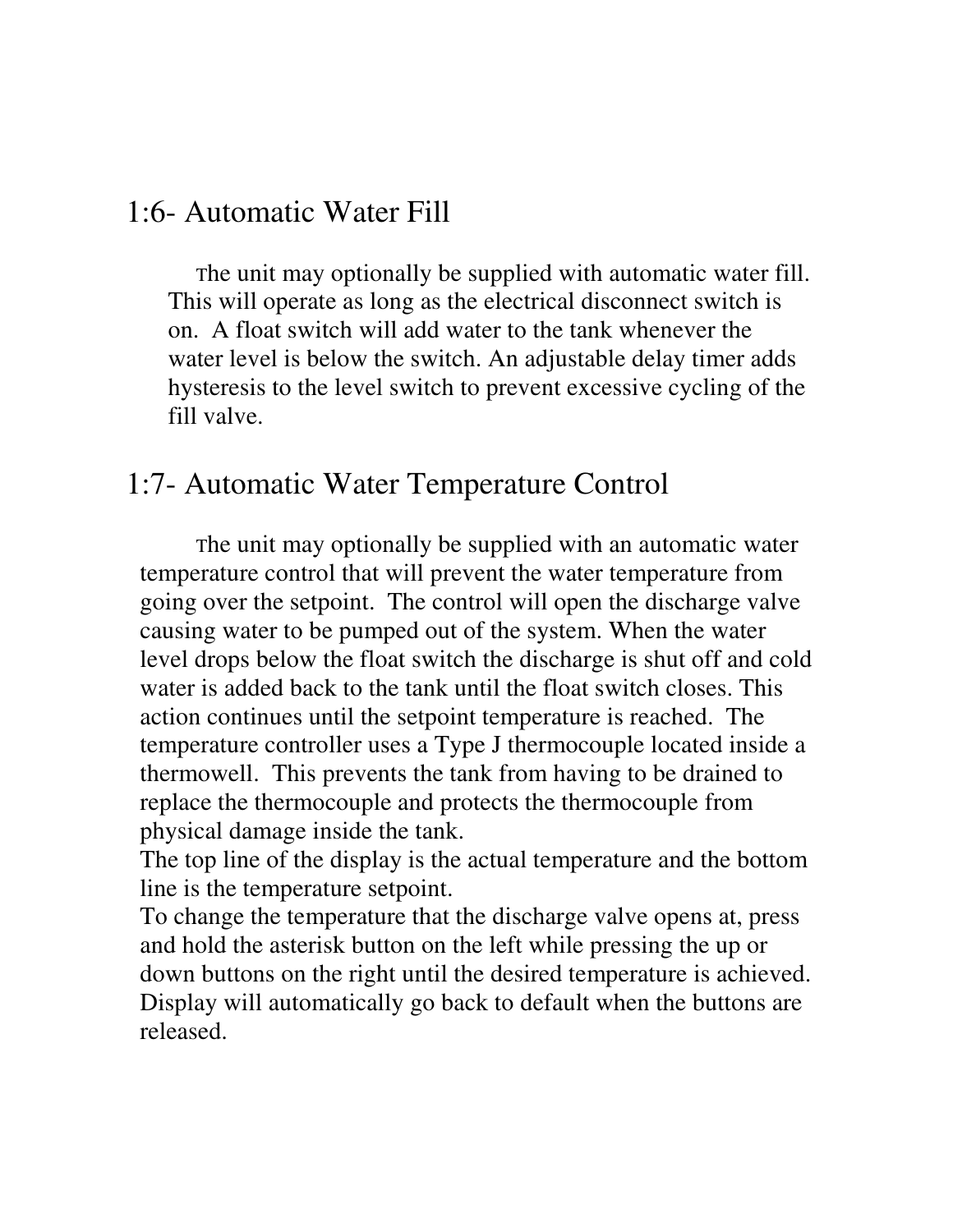## Section 2

# Mechanical and Plumbing System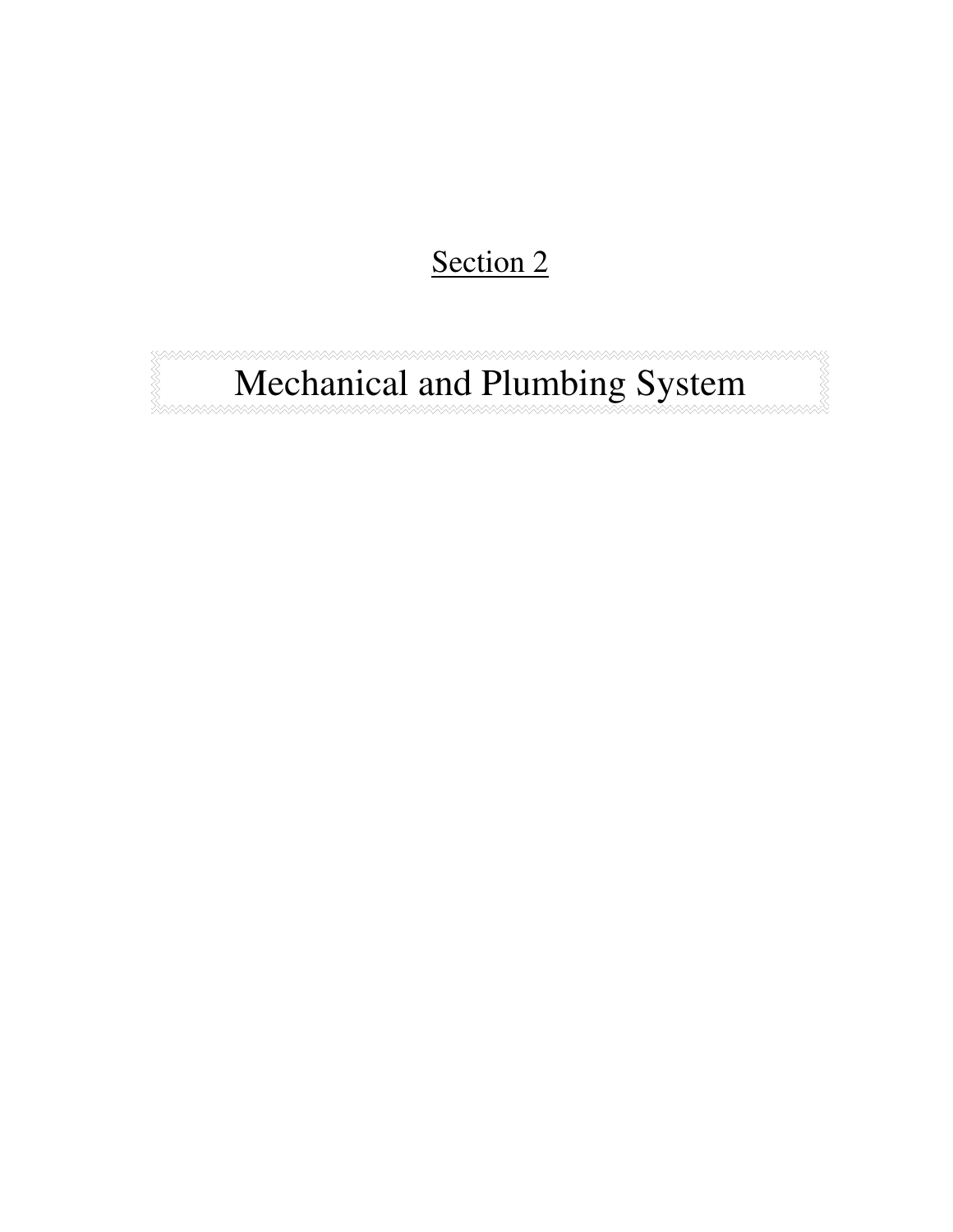#### 2:1- Machine Frame and Support System

The machine frame is constructed of welded steel that has been primed and painted to resist corrosion and provide a maintenance free finish. It is supported by four swivel casters to help in the movement of the unit around the plant. It also has four leveling screws to permanently fix the position of the unit and also help accommodate any uneven flooring. These screws have a welded hex nut to allow adjustment with either a wrench or socket drive.

 The motors and system components are mounted inside the frame.

#### 2:2- Tank Adjustments

 Because vacuum tanks are required to be centered with the extruder die, it is necessary to have three planes of adjustment.

#### 1. *Longitudinal*-

Adjusts the tank body towards or away from the extruder in a linear plane. This adjustment is critical in allowing the tank to get right up close to the die for better extrudate control. It also allows for additional room for die and tooling changes in the away position. An optional traverse can jog the tank forward and reverse using an electric motor and screw.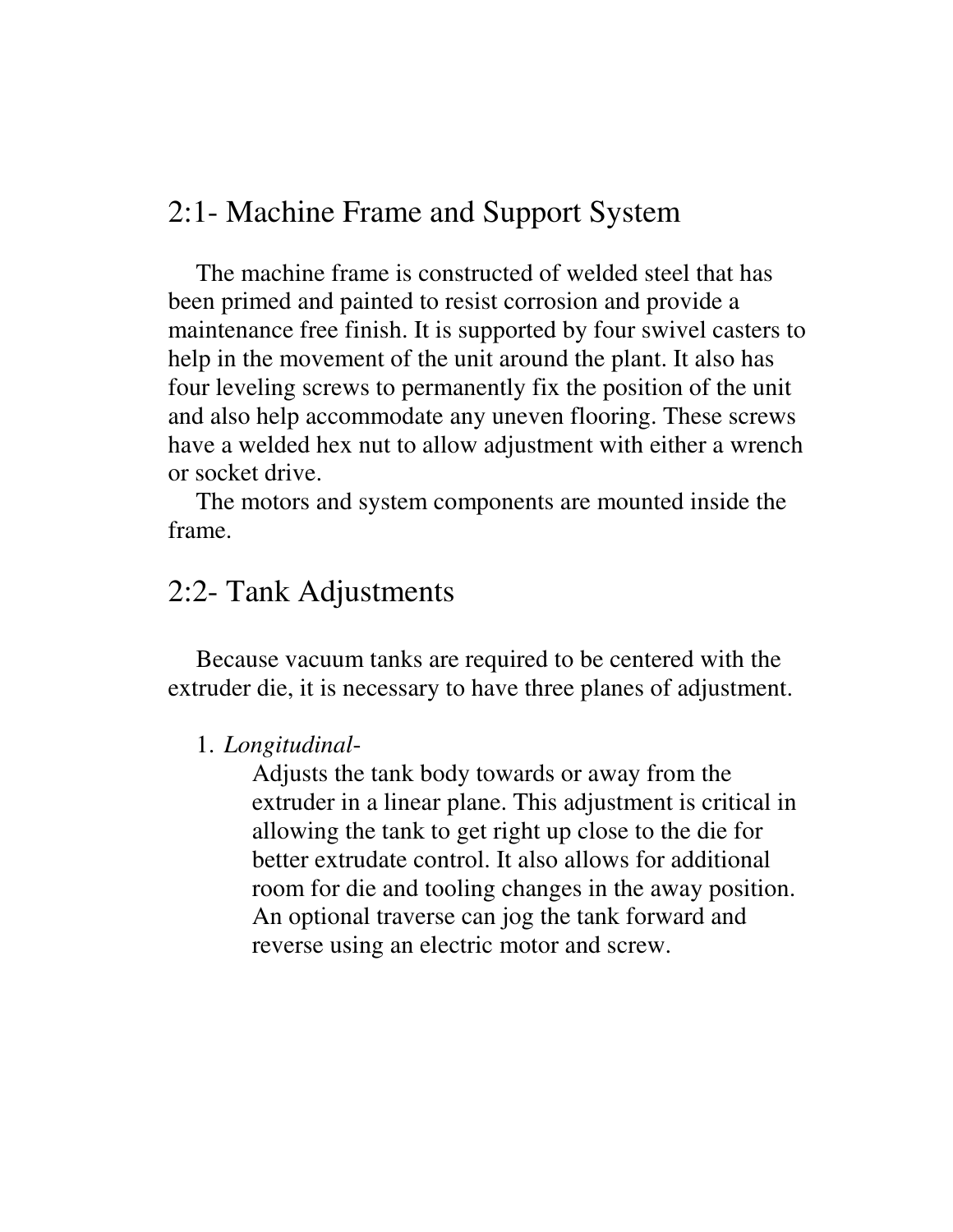#### *2. Lateral-*

This adjustment, also called side to side, allows the tank to be adjusted across the die face for centering purposes.

3. *Height-*

Adjust the tank height from the floor. This is necessary to allow centering to the die with the fixed height of the extruder, which can vary from manufacturer to manufacturer.

#### 2:3- Vacuum Pumps

The system vacuum pump(s) are contained units that are wired to a motor starter of proper rating equipped with overload protection. These pumps will run consistently with little maintenance requirements. The direct pumps will have flow regulator at the pump seal to provide a liquid ring for the pump seal and a y-strainer to help keep the regulator clean.

The direct vacuum pumps or the venturi water pumps should never be run dry. Running these pumps dry for any period of time will likely damage the pump. Direction arrows on the pump body also tell which way the rotor should be spinning. Plant electrical phasing may be different than what these units were tested for and pump rotation should be verified before running the system.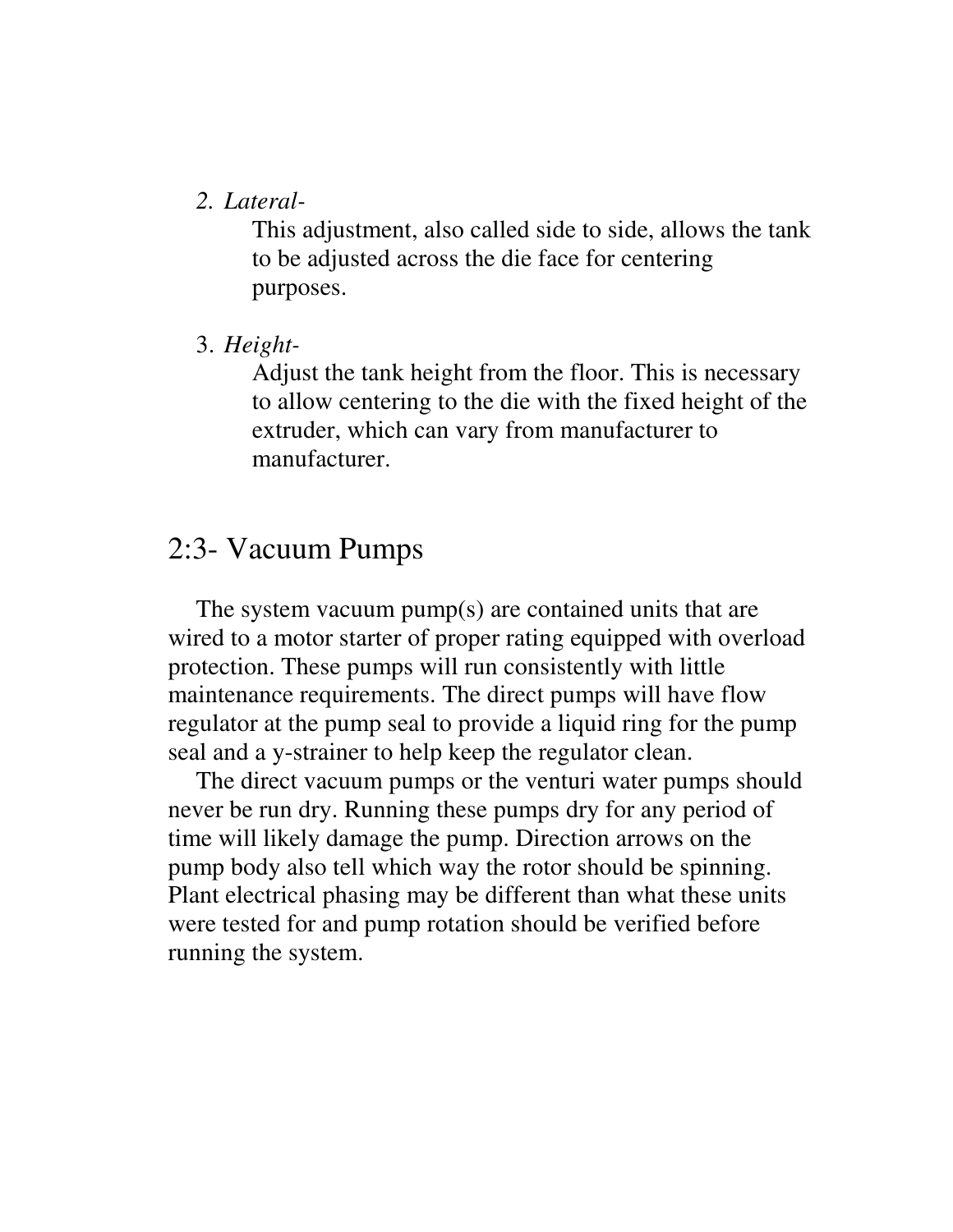#### 2:4- Re-circulation System

If your unit was supplied with a closed water re-circulation system, it will be equipped with a water pump and holding reservoir. This pump again requires little maintenance and is wired to a motor starter of proper rating with overload protection. A filter/strainer mounted in the reservoir prior to entry into the pump will capture any large particles and prevent them from going through the pump. This strainer should be cleaned daily to prevent the pump from starving.

 A float assembly mounted in the reservoir provides the process operating level. This valve will only open when there is a loss to this operating level due to spillage or long term evaporation. This valve is factory set and should not require any adjustment. An overflow coupling is fitted to the rear of the reservoir for hook up to plant drain. This will prevent water from getting on the floor when the complete system is drained for clean out.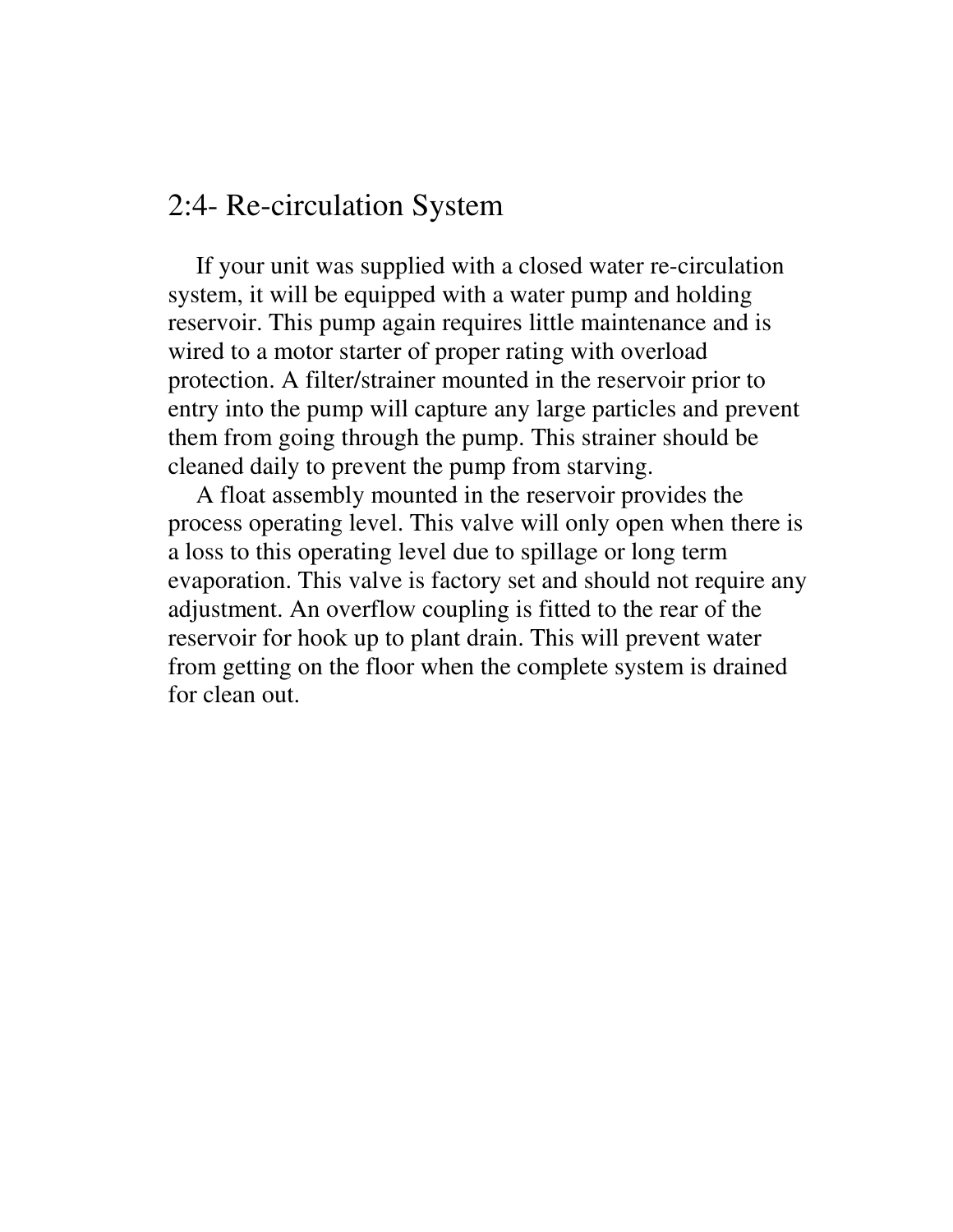## Warning

Always lockout main power disconnect and wait until all machine motion has stopped before removing any guards or performing any adjustments or maintenance to this machine.

"Safety is more important than production" "Use common sense whenever around mechanical or electrical equipment"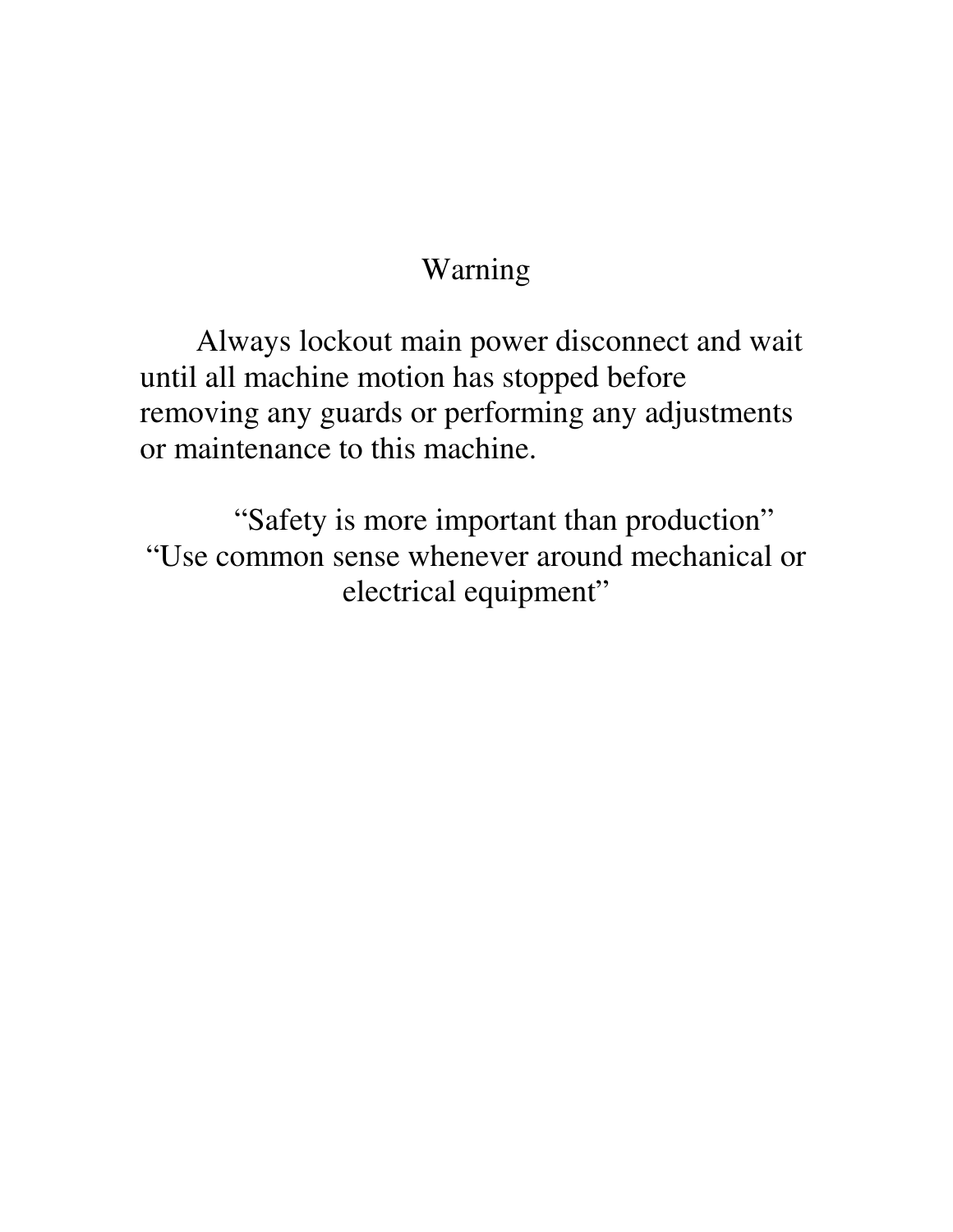## Section 3

# Electrical System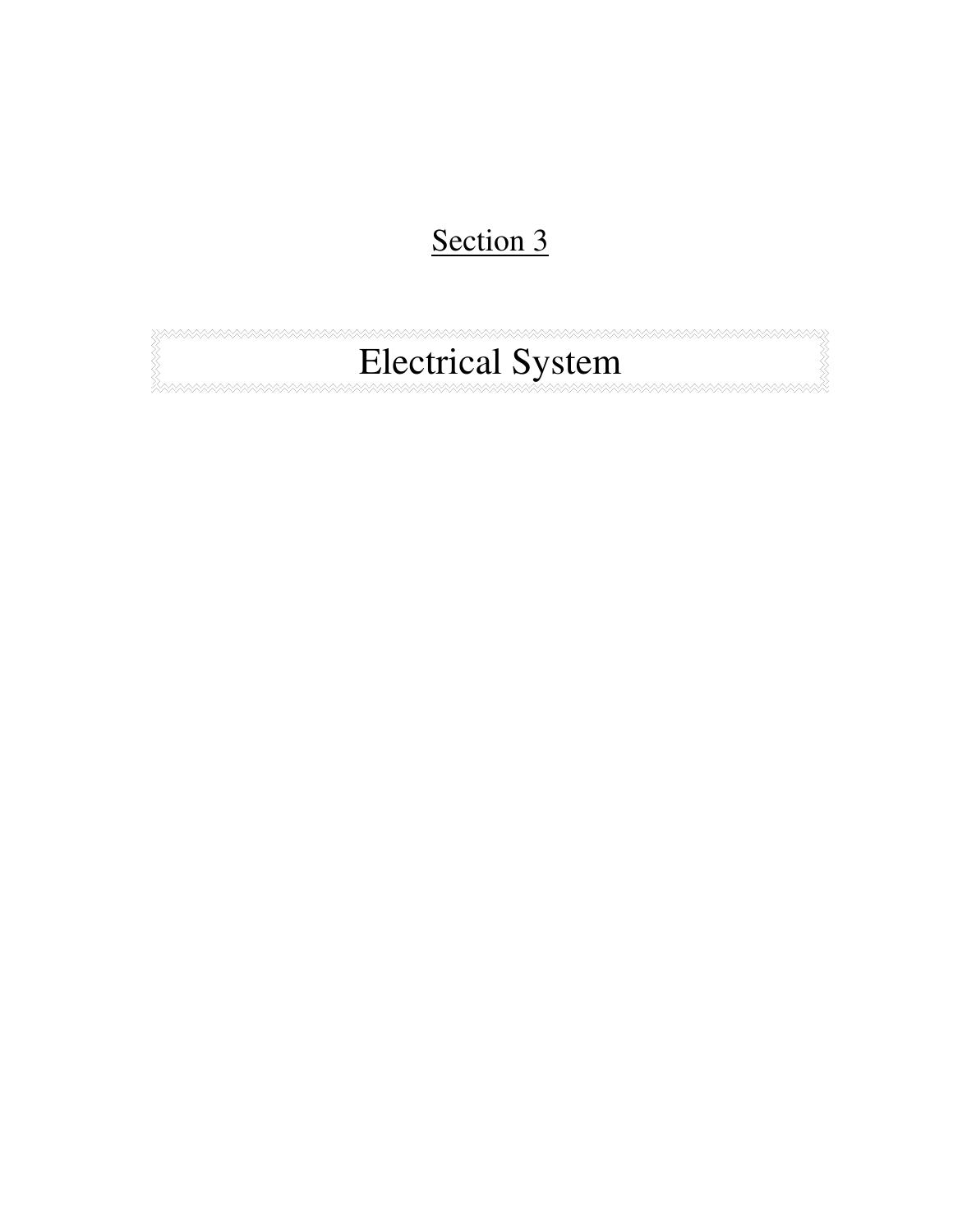### 3:1- Power Supply

This equipment is powered by three phase, alternating current, as specified on the machine nameplate.

Connect the machine power through a fused disconnect of proper rating. Make sure the power is grounded through the power cable to the plant electrical ground.

#### 3:2- Control Panel

The main control panel has a lockable disconnect for operator and maintenance personnel. This disconnect should be locked and tagged prior to any entry to either box or maintenance to any portion of the vacuum calibrator unit.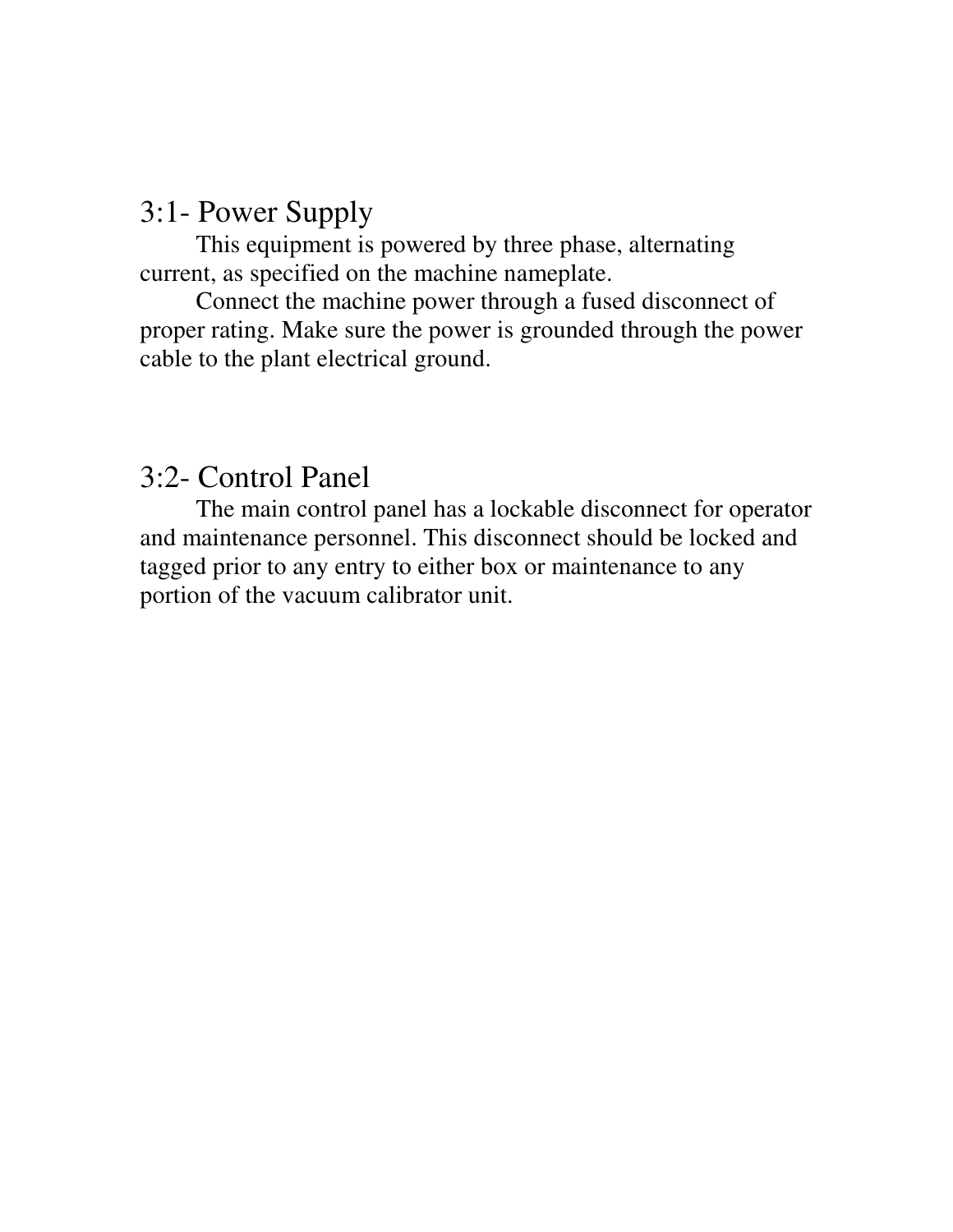## Section 4

# Servicing the Unit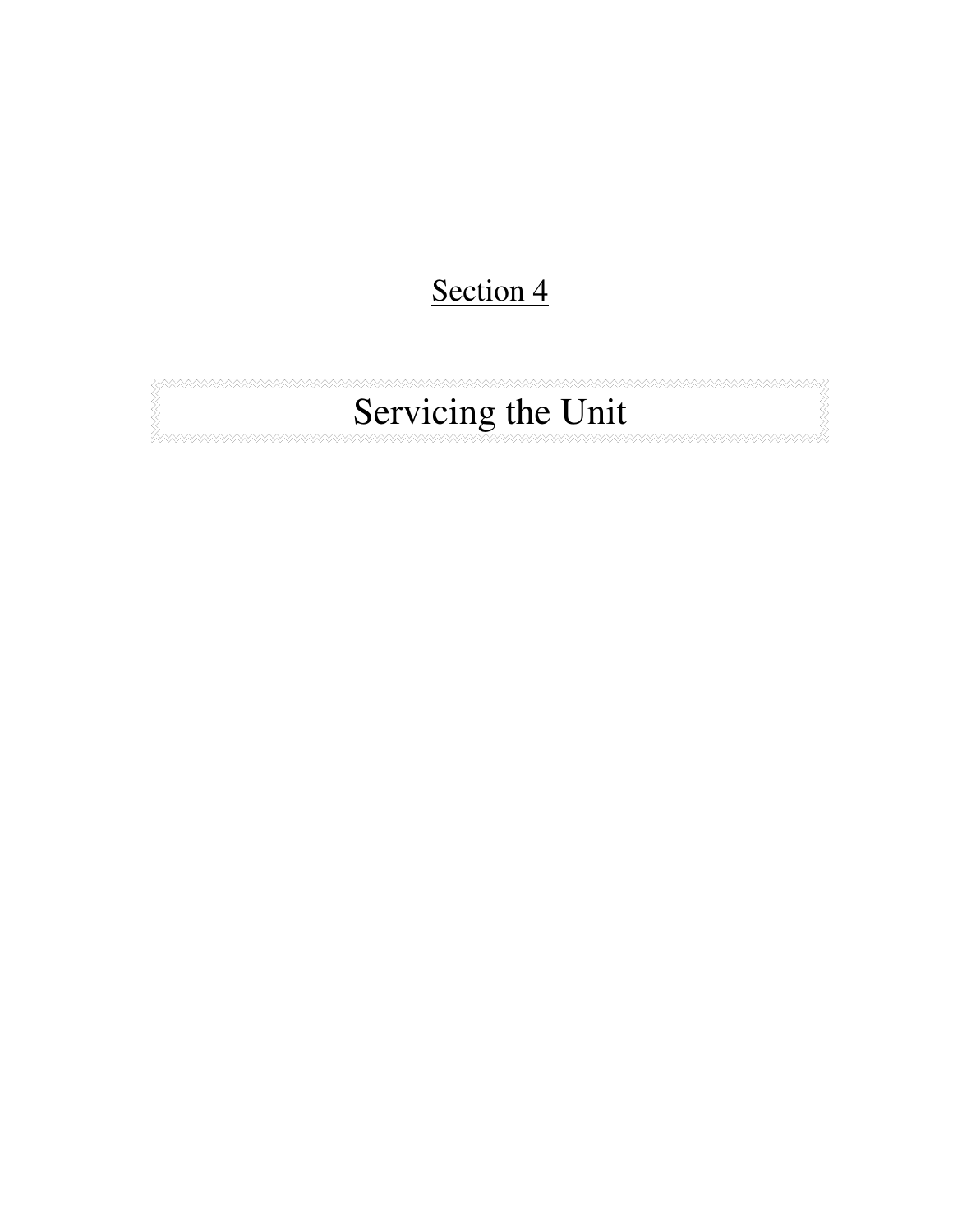#### 4:1- Machine Lubrication

The machine is supplied to you completely lubricated. After running the unit for long periods of time, this lubrication will break down and become useless.

For this reason, the following lubrication chart should be adhered to.

| Component              | Type of Lubricant | Duration   |
|------------------------|-------------------|------------|
| <b>Flange Bearings</b> | Chassis Lube      | 6-9 Months |
| <b>Motor Bearings</b>  | Mobil Synthetic   | 6-9 Months |

#### 4:2- Component Inspection

Most components in a vacuum calibration system are designed to require little maintenance.

However, the production requirements of this type of equipment are such that the unit should be inspected at regular intervals for any potential issues.

Things to check for are any loose or cracked hose connections, tank lid and product seal wear and pump filter clogging. These are items that are easily remedied and can allow you to enjoy trouble free production if maintained and inspected regularly.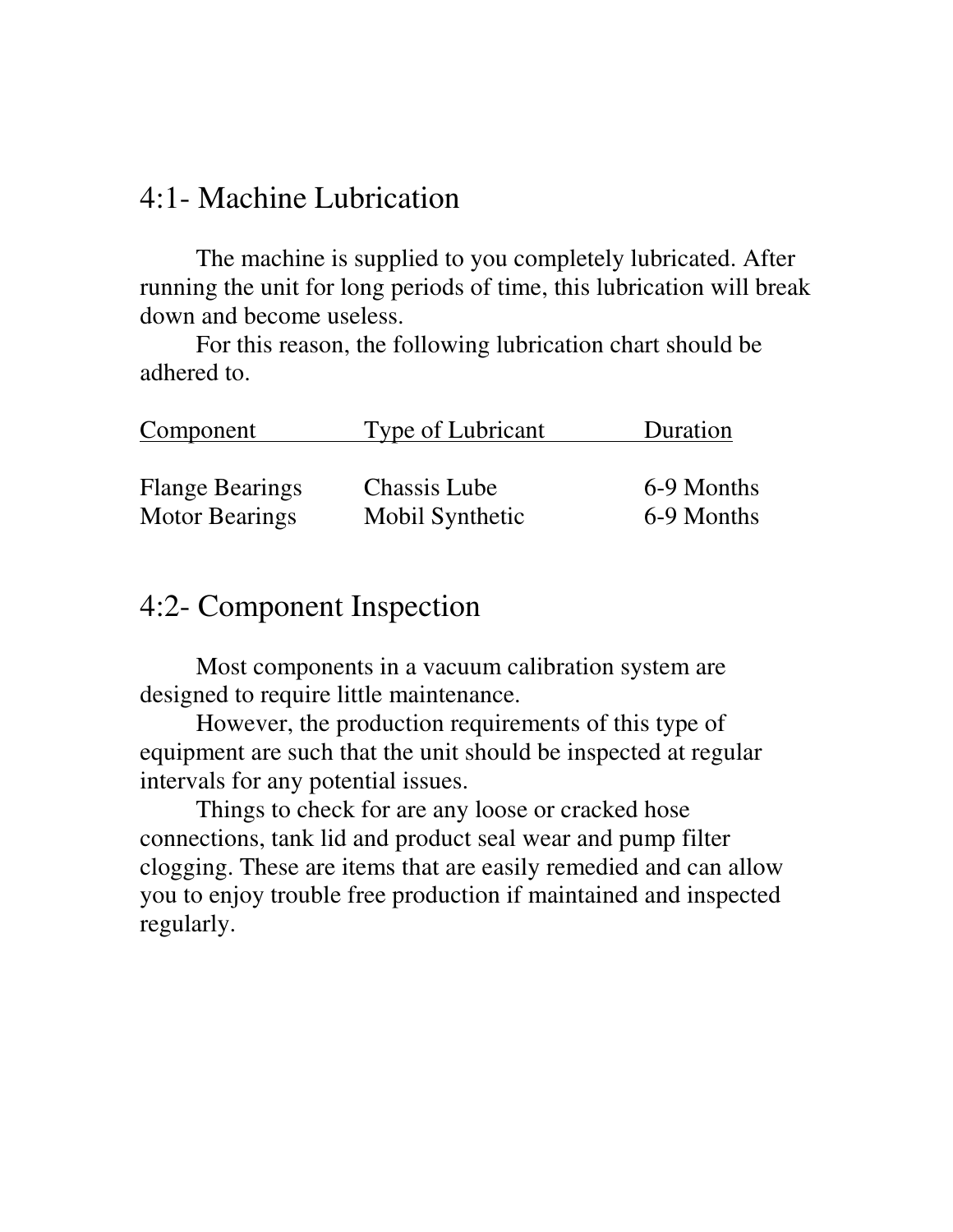#### 4:3- Spare Parts

Because of continuous operation and the wear and tear that production equipment can be subject to, it is usually necessary to have spare parts on hand in case of component failure.

It is advisable to stock a level of spare parts to insure of minimal downtime if and when a component failure should arise.

#### Electrical **Part Number Description**

ZB4BW343 22.5mm, RED ILLUM FLUSH MOMENTARY PB ZB4BVBG4 22.5mm, RED LED MOUNTING LATCH ZBE101 1NO CONTACT BLOCK CA2KN31G7 120VAC, 3NO-1NC DILET-70-A 24-240V AC/DC, MULTIFUNCTION,MULTIRANGE E26BQV4 STACKLIGHT ALARM, MONO-TONAL, 120V AC/DC 46815K23 LIQUID LEVEL SWITCH, SS, HORIZ MOUNT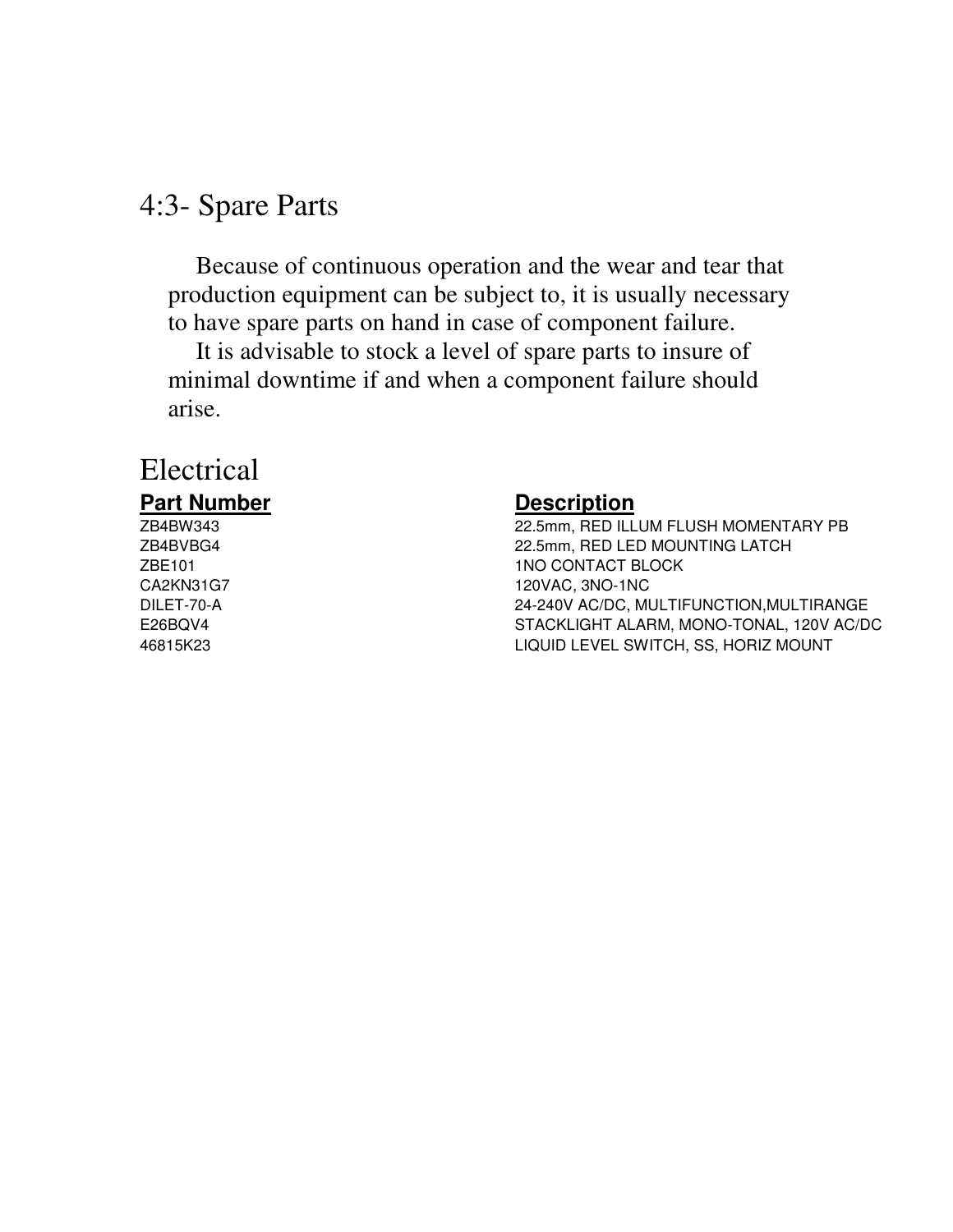## Mechanical

#### **Part Number Description**

123830 BEARING, PILLOW BLOCK 6295K192 GEAR RACK EC28-260-EM SEAL, TRIM 6338K471 BUSHING, BRONZE FLANGED A23-6R HANDWHEEL 9775K12 FLOAT, OBLONG 4652K13 VALVE, FLOAT 006120 BEARING, BABBITT SLEEVE WJ201U2S-6.00-STDX-STDX-X SCREW JACK, MACHINE 1406-4Vx2 CASTER, SWIVEL; V-GROOVE 3406-4Vx2 CASTER, RIGID; V-GROOVE 123806 BEARING, PILLOW BLOCK A23-6R HANDWHEEL 123830 BEARING, PILLOW BLOCK C-1736-8.4-6-T HEAT EXCHANGER C620AMBF-10HP PUMP, RECIRCULATION C615J-BF PUMP, 5HP LPHR 3408 AB 001 0A2 VACUUM PUMP L34-184T BASE ASSEMBLY MOTOR FOR LPHR PUMP MOTOR 2141GXB 0-160psi GAUGE, PRESSURE 415087 THERMOMETER AM1DP200 TERMINAL

A23-6R HANDWHEEL MF1-50 VALVE, IN-LINE SPEED CONTROL 2140GXB(0-30VAC) GAUGE, GLYCERIN FILLED VACUUM 6FS12 SPUR GEAR SET, 12 TEETH, TYPE B, 14.5 DEG 1/4ZH10-B SPRAY NOZZLE, BRASS 76 DEGREE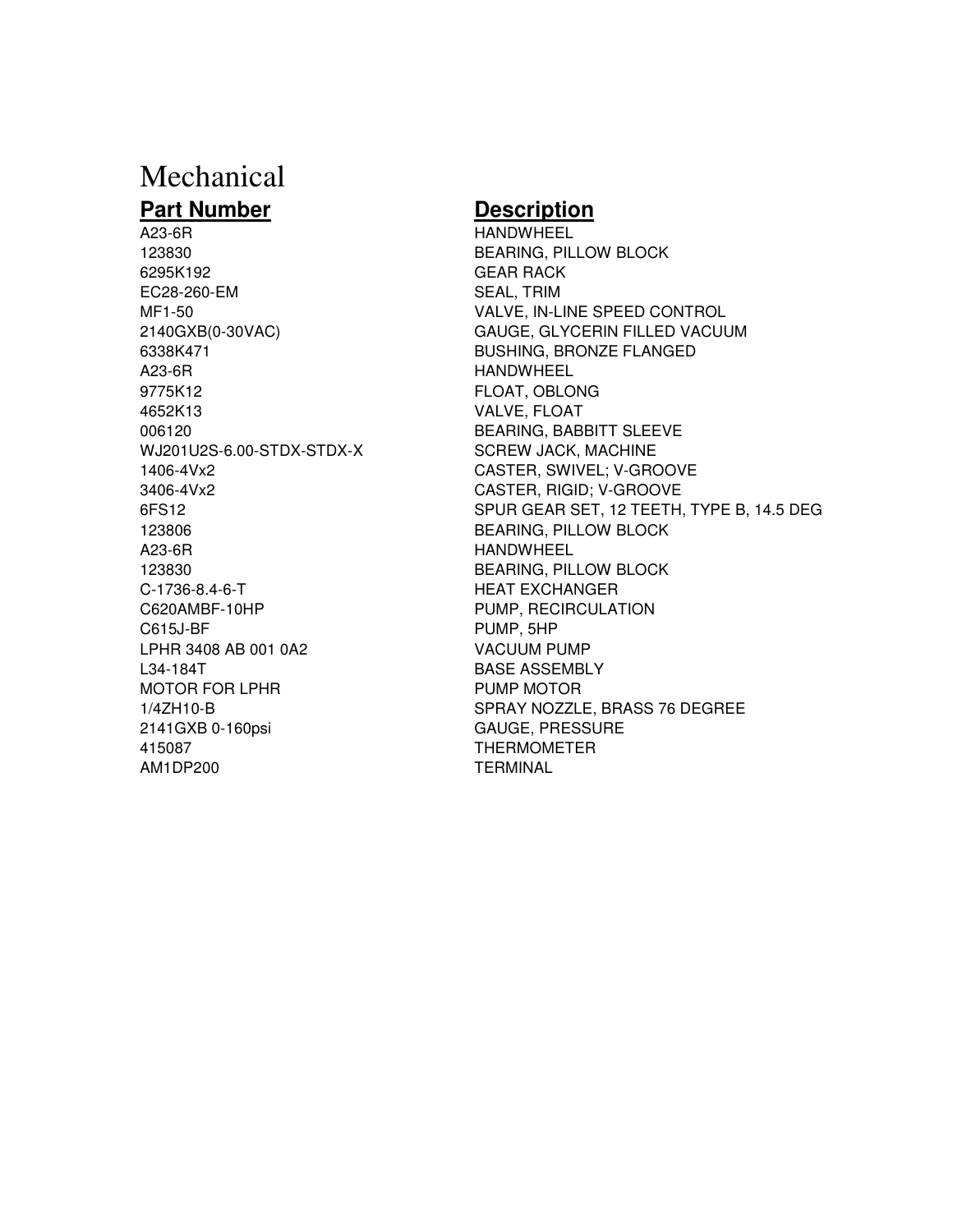## **We're Here to Help**

Conair has made the largest investment in customer support in the plastics industry. Our service experts are available to help with any problem you might have installing and operating your equipment. Your Conair sales representative also can help analyze the nature of your problem, assuring that it did not result from misapplication or improper use.

## **How to Contact Customer Service**

To contact Customer Service personnel, call:



**Additional manuals and prints for your Conair equipment may be ordered through the Customer Service or Parts Department for a nominal fee. Most manuals can be down-**

**loaded free of charge from the product section of the Conair website.**

**www.conairgroup.com**

**NOTE:** Normal operating hours are 8:00 am - 5:00 pm EST. After hours emergency service is available at the same phone number.  $\begin{picture}(20,20) \put(0,0){\line(1,0){10}} \put(15,0){\line(1,0){10}} \put(15,0){\line(1,0){10}} \put(15,0){\line(1,0){10}} \put(15,0){\line(1,0){10}} \put(15,0){\line(1,0){10}} \put(15,0){\line(1,0){10}} \put(15,0){\line(1,0){10}} \put(15,0){\line(1,0){10}} \put(15,0){\line(1,0){10}} \put(15,0){\line(1,0){10}} \put(15,0){\line(1$ 

#### **From outside the United States, call: 814-437-6861**

You can commission Conair service personnel to provide on-site service by contacting the Customer Service Department. Standard rates include an on-site hourly rate, with a oneday minimum plus expenses.

#### **Before You Call...**

**If you do have a problem, please complete the following checklist before calling Conair:**

- $\Box$  Make sure you have all model, control type from the serial tag, and parts list numbers for your particular equipment. Service personnel will need this information to assist you.
- $\Box$  Make sure power is supplied to the equipment.
- $\Box$  Make sure that all connectors and wires within and between control systems and related components have been installed correctly.
- $\Box$  Check the troubleshooting guide of this manual for a solution.
- $\Box$  Thoroughly examine the instruction manual(s) for associated equipment, especially controls. Each manual may have its own troubleshooting guide to help you.